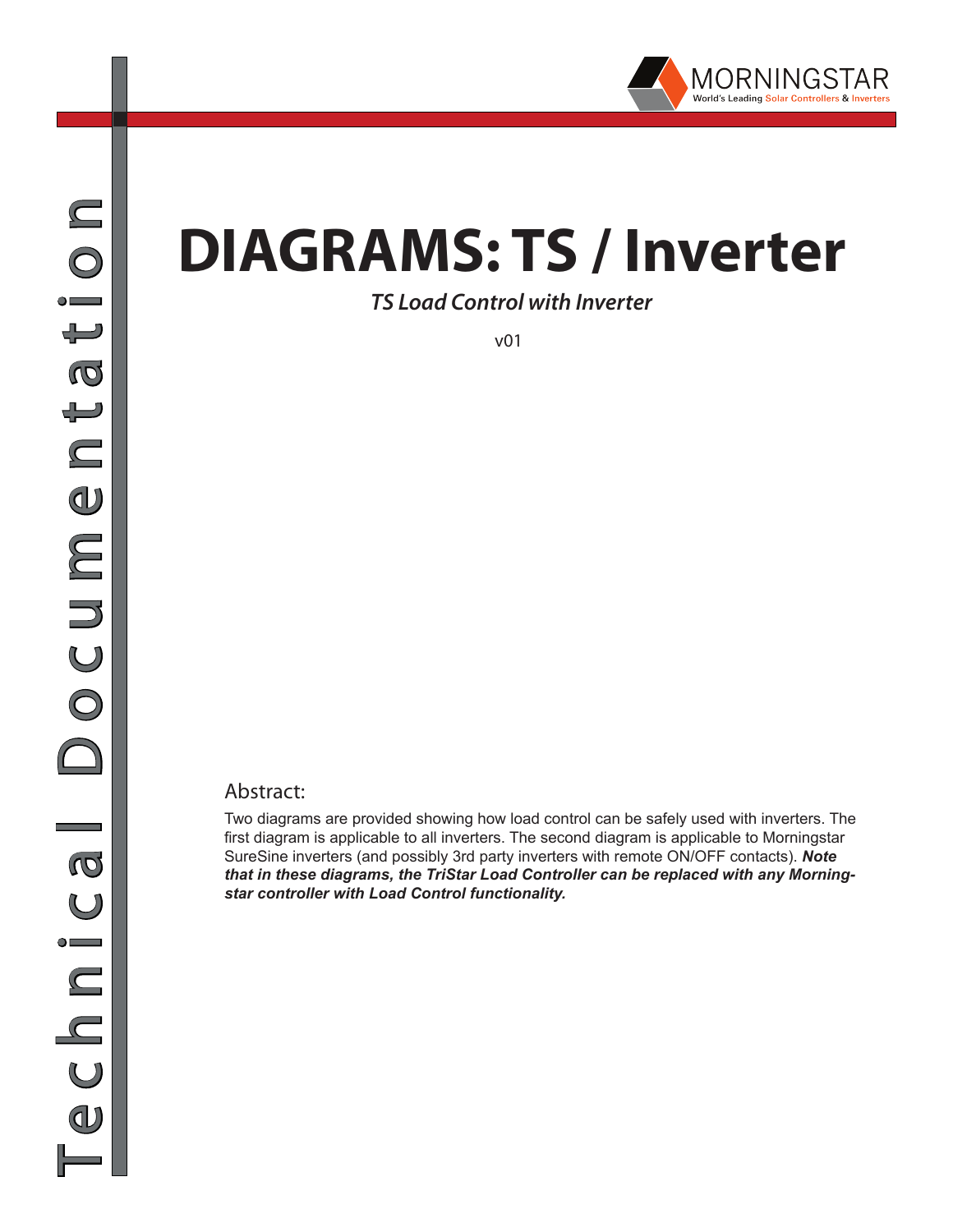## **Diagram #1 (applicable with all inverters)**



**IMPORTANT: This is not intended to be a complete system diagram; fusing, disconnects, and grounding should comply with local electric codes.**

### **Notes:**

- The Inverter cannot be connected directly to the Load +/- terminals of the TriStar Load Controller. Instead, it is connected directly to the battery bank.
- In order to use the TriStar Load Control with the inverter connected directly to the battery bank, a Relay must be used.
- • A Relay is connected in series between the battery bank and inverter DC input. The Relay is controlled by the TriStar Load Controller. Via the Relay, the TS is able to control when the inverter is ON or OFF.
- Ensure that the Relay is rated to handle the full DC surge current drawn by the inverter.
- • For detailed installation information, please consult the respective product manuals (TriStar, Inverter).